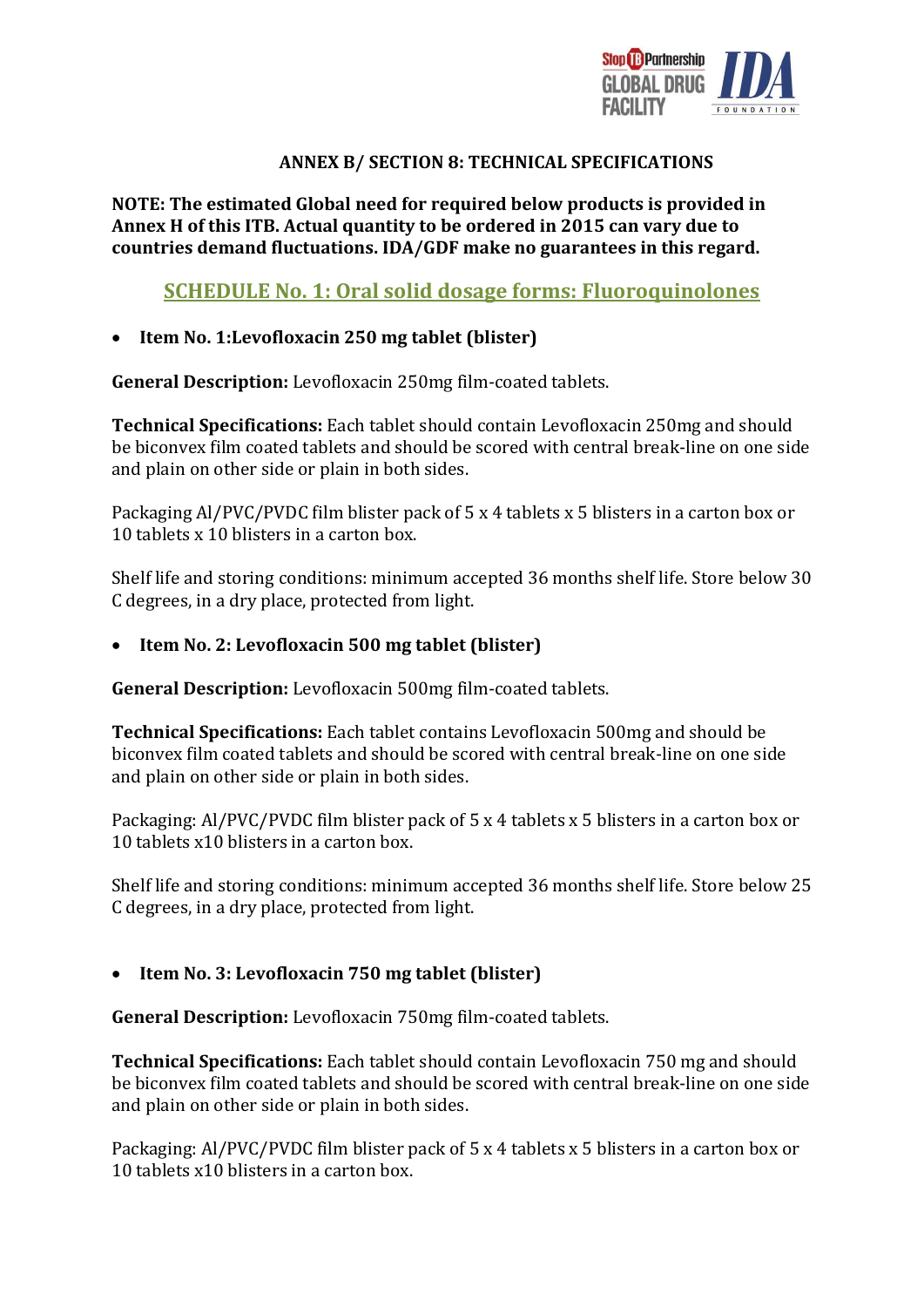Shelf life and storing conditions: minimum accepted 36 months shelf life. Store below 25C degrees, in a dry place, protected from light.

## **Item No. 4: Moxifloxacin 400 mg tablet (blister)**

**General Description:** Moxifloxacin 400mg film-coated tablets.

**Technical Specifications:** Each tablet should contain Moxifloxacin 400mg and/or scored tablets.

Packaging: Al/PVC/PVDC film blister of 10 tablets x 10 blister in a carton box.

Shelf life and storing conditions: minimum accepted 36 months shelf life. Store below 25 C degrees, in a dry place, protected from light.

# **SCHEDULE No. 2: Oral solid dosage forms: Bacteriostatic Second Line Drugs**

**Item No. 1: Ethionamide 250 mg tablet (blister/strip)** 

**General Description:** Ethionamide 250mg film-coated tablets.

**Technical Specifications:** Each tablet should contain Ethionamide 250mg and should be biconvex film coated tablets and should be scored with central break-line on one side and plain on other side or plain in both sides.

Packaging: Al/PVC/PVDC film blister or Alu/Alu strip of 10 tablets x 10 blisters in a carton box.

Shelf life and storing conditions: minimum accepted 24 months shelf life. Store below 25 C degrees, in a dry place, protected from light.

## **Item No. 2: Prothionamide 250 mg tablet (blister)**

**General Description:** Prothionamide 250mg film-coated tablets.

**Technical Specifications:** Each tablet should contain Prothionamide 250mg and should be biconvex film coated tablets and should be scored with central break-line on one side and plain on other side or plain in both sides.

Packaging: Al/PVC/PVDC film blister of 10 tablets x 10 blisters in a carton box.

Shelf life and storing conditions: minimum accepted 24 months shelf life. Store below 25 C degrees, in a dry place, protected from light.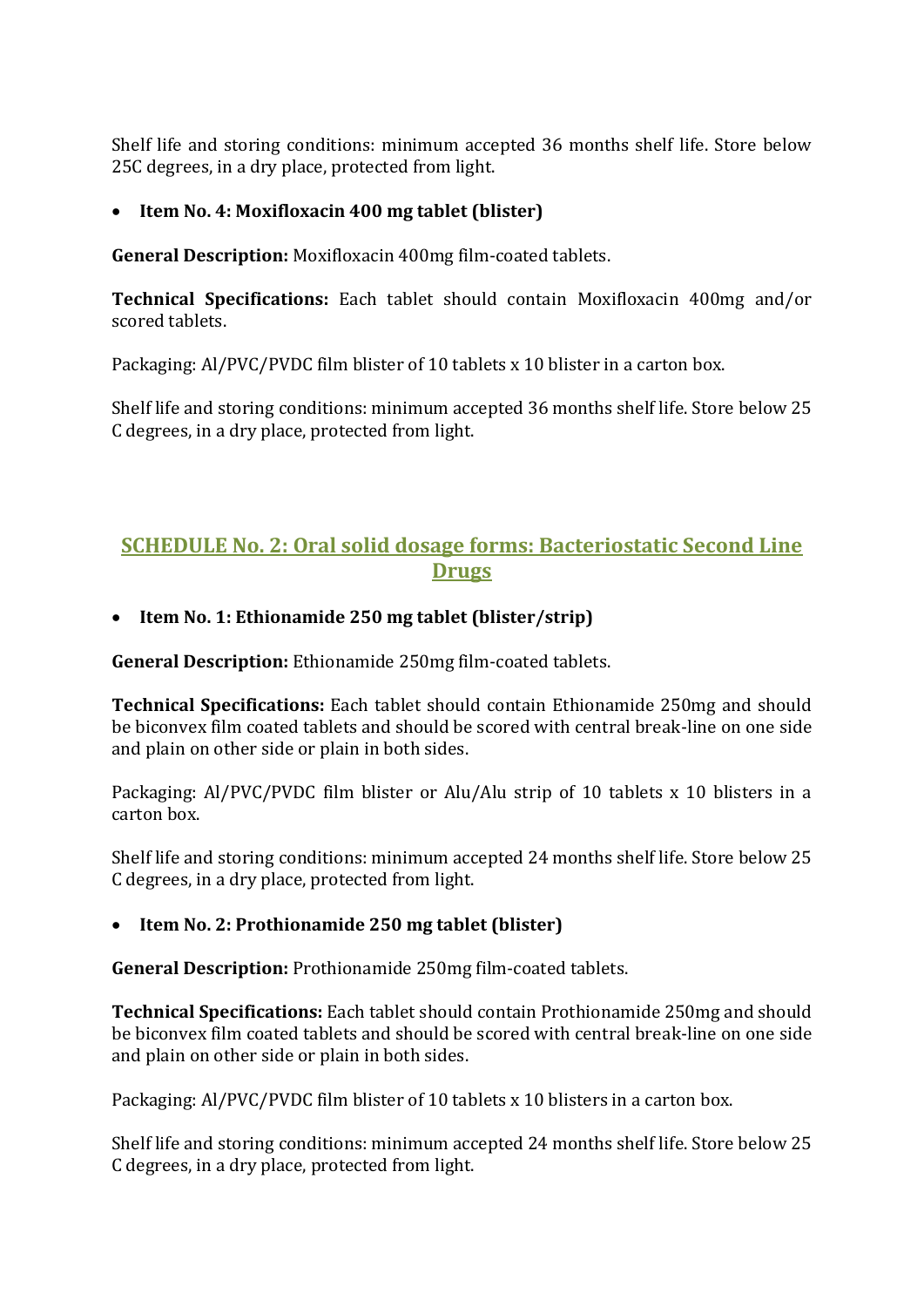## **Item No. 3: Cycloserine 250 mg capsules (blister/strip**)

**General Description:** Cycloserine 250mg hard capsules.

**Technical Specifications:** Each hard capsule should contain Cycloserine 250mg.

Packaging: Al/PVC/PVDC film blister or Alu/Alu strip of 10 capsules x 10 blisters in a carton box.

Shelf life and storing conditions: minimum accepted shelf life 24 months. Store below 25 C degrees, in a dry place, protected from light.

#### **Item No. 4: PAS Acid granules (sachet)**

**General Description:** P-aminosalicylic acid (PAS) 4 g enteric coated delayed-release granules in sachets.

**Technical Specifications:** Each sachet should contain aminosalicylic acid 4 g.

Packaging: 30 Alu/PET/LLDPE sachets of 4 gr / 1 carton box.

Shelf life and storing conditions: minimum accepted shelf life 24 months. Store in a dry place below 25 °C, protect from light and moisture.

## **Item No. 5: PAS Sodium powder for oral solution (sachet)**

**General Description:** P-aminosalicylate sodium salt powder for oral solution 5.52 g sachet.

**Technical Specifications:** Each laminated sachet should contain power Paminosalicylate sodium salt

Packaging: Alu/PET/Alu/LLDPE laminated sachets in a carton box. The following quantities are preferable: 25 sachets in one carton box or; 300 sachets in one carton box

Shelf life and storing conditions: minimum accepted shelf life 36 months. Store below 25 C degrees, in a dry place, protected from light.

## **Item No. 6: PAS Sodium enteric coated granules (container)**

**General Description:** P-aminosalicylate sodium enteric coated delayed-release granules 60% w/w, 100 g HDPE container.

**Technical Specifications:** Each granule contains P-aminosalicylate sodium salt.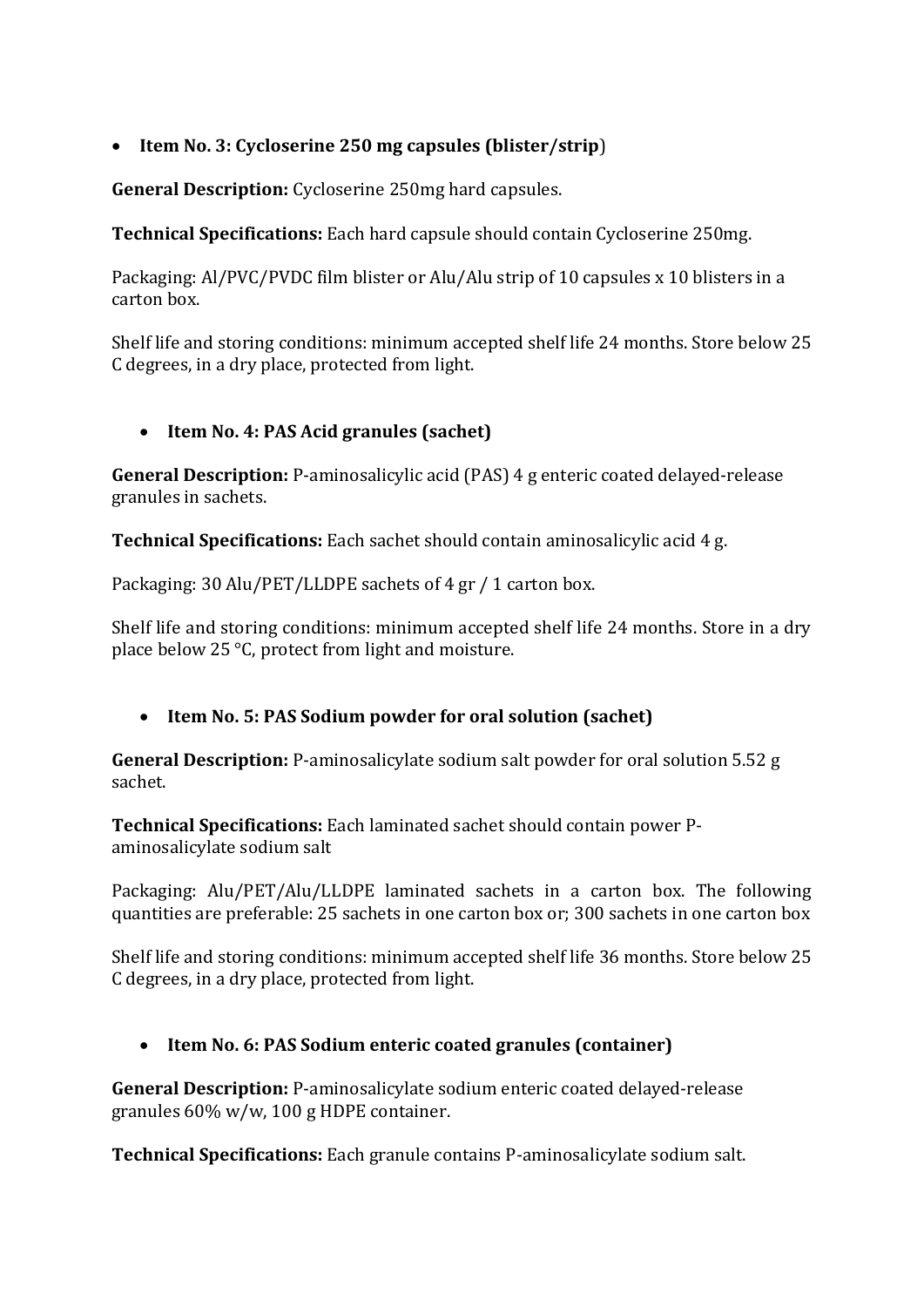Packaging: 100gr in LPDE bag placed in a triple laminated Alu/PET/Alu sachet further packed in HDPE container, includes dosing spoon and an insert.

Shelf life and storing conditions: minimum accepted shelf life 36 months. Store below 25 C degrees, in a dry place, protected from light

# **Item No. 7: PAS Sodium enteric coated granules (sachet)**

**General Description:** P-aminosalicylate sodium enteric coated delayed-release granules 60% w/w, 9.2 g sachets.

**Technical Specifications:** Each granule should contain P-aminosalicylate sodium salt

Packaging: 30 PET/Alu/LLDPE sachets of 9.2 g/ 1 carton box.

Shelf life and storing conditions: minimum accepted shelf life 24 months. Store below 25 C degrees, in a dry place, protected from light.

# **Item No. 8: Terizidone 250 mg capsule (blister)**

**General Description:** Terizidone 250 mg capsules

**Technical Specifications:** Each hard capsule should contain Terizidone 250 mg.

Packaging: Al/PVC/PVDC blister pack of 10 hard capsules x 10 blister in a carton box.

Shelf life and storing conditions: Minimum required 24 months. Store below 25 C degrees, in a dry place, protected from light.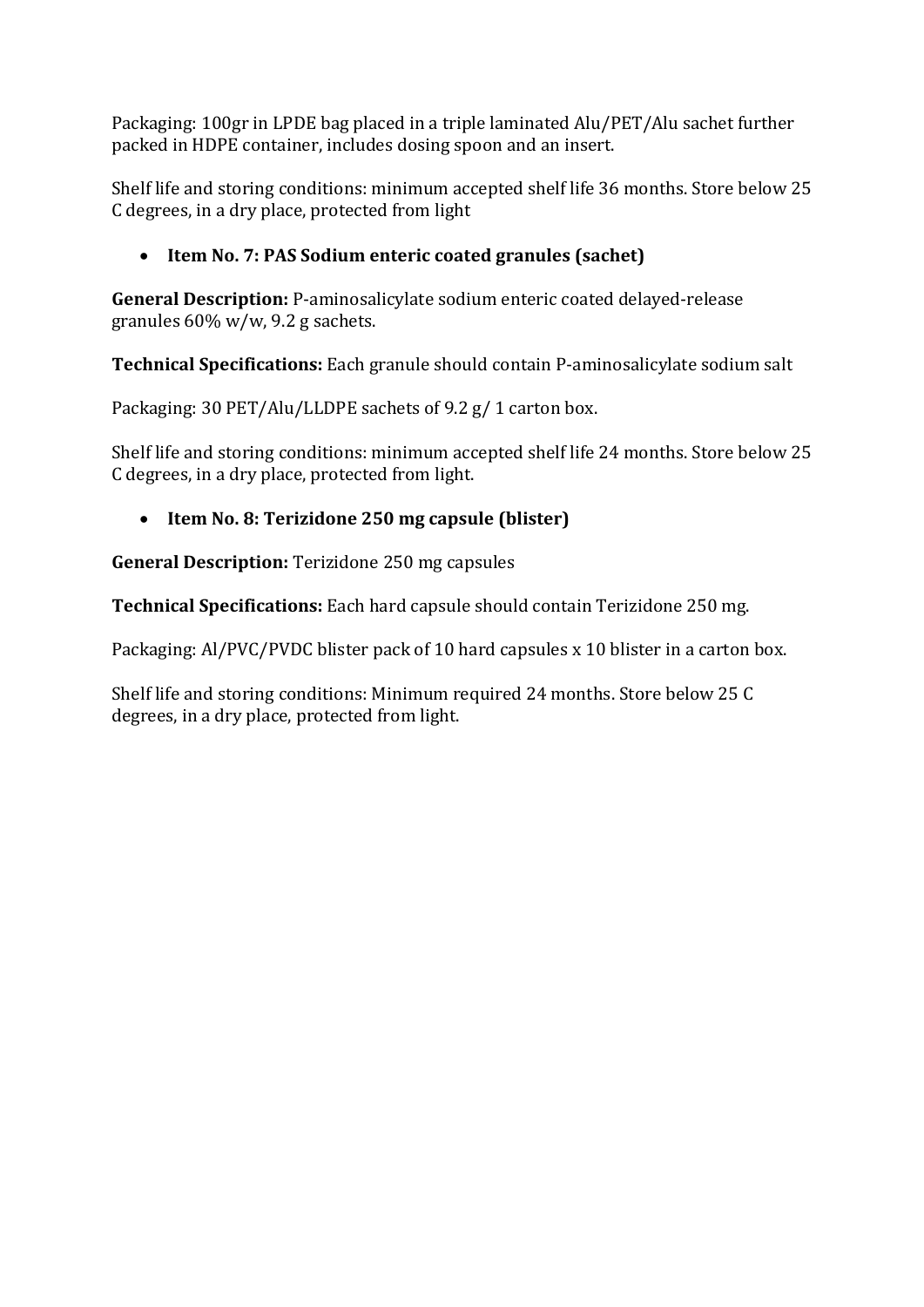# **SCHEDULE No.3: Parenteral Injectables**

# **Item No. 1: Capreomycin 1 g injectable- powder (vial/ampoule)**

**General Description:** Capreomycin 1 g powder for injection.

**Technical Specifications:** Each vial/amp should contain Capreomycin 1 g.

Packaging: 1 vial/ampoule in a carton box.

Shelf life and storing conditions: Minimum required 24 months. Store below 25 C degrees, in a dry place, protected from light.

## **Item No. 2: Kanamycin 1 g injectable – solution (vial/ampoule)**

**General Description:** Kanamycin 1 g solution for injection.

**Technical Specifications:** Each vial/amp should contain kanamycin 1 gram as sulphate.

Packaging: 10, 50, 100 vials/ampoules in a carton box.

Shelf life and storing conditions: Minimum required 36 months. Store below 25 C degrees, in a dry place, protected from light.

## **Item No. 3: Kanamycin 1 g powder for injection (vial/ampoule)**

**General Description:** Kanamycin 1 g powder for solution

**Technical Specifications:** Each vial/amp should contain kanamycin 1 gram powder as sulphate.

Packaging: 10, 50, 100 vials/ampoules in a carton box.

Shelf life and storing conditions: Minimum required 36 months. Store below 25 C degrees, in a dry place, protected from light.

## **Item No.4: Amikacin 500 mg injectable –solution (vial/ampoule)**

**General Description:** Amikacin 500mg solution for injection (2 ml)

**Technical Specifications:** Each vial/amp should contain Amikacin 500mg.

Packaging: 10 or 20 or 50 or 100 vials/ampoules in a carton box

Shelf life and storing conditions: minimum accepted shelf life 24 months. Store below 25 C degrees, in a dry place, protected from light.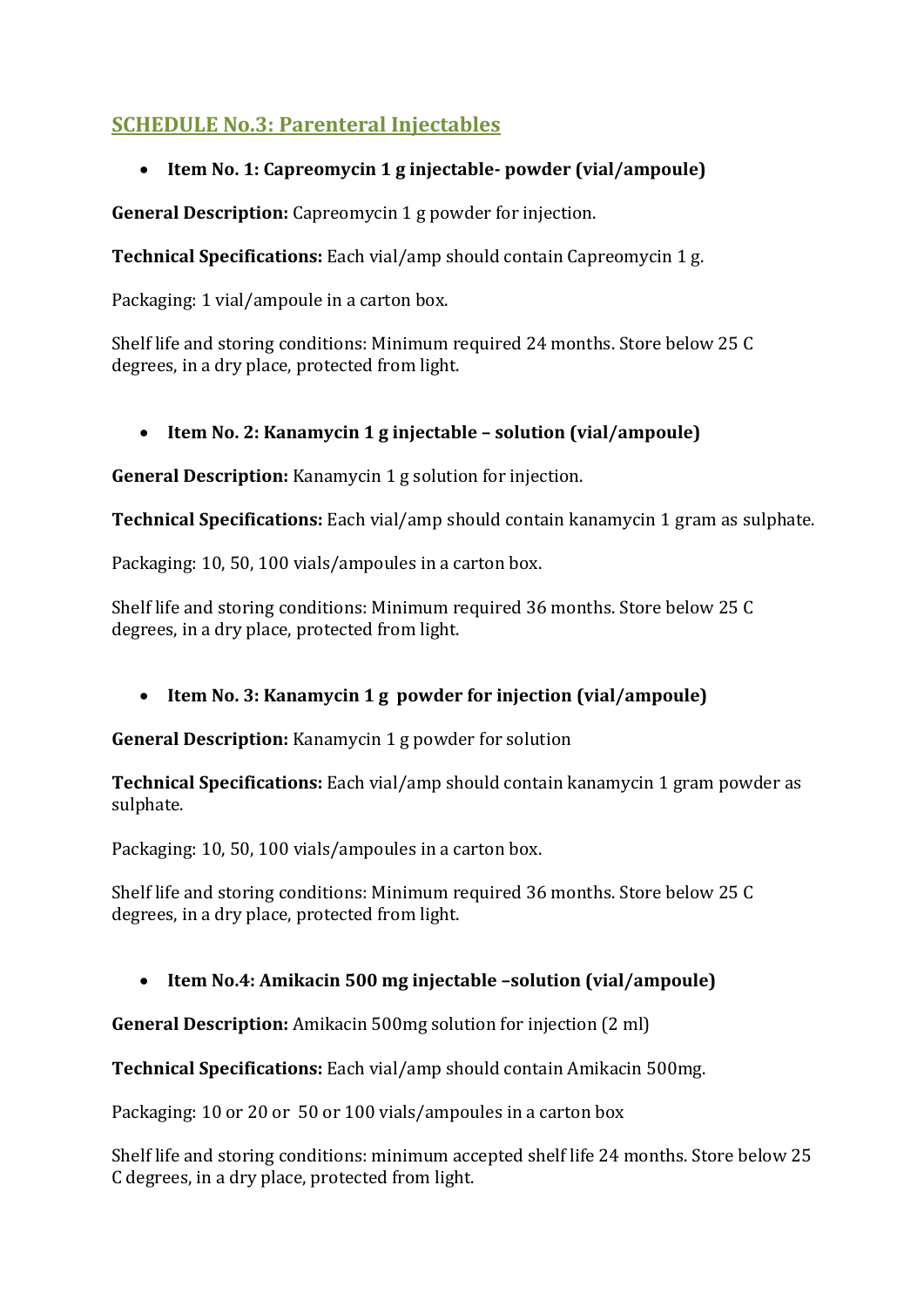# **SCHEDULE No.4: Oral solid dosage forms: Third line anti-TB**

## **Item No. 1: Amoxicillin Clavunalate 875 + 125 mg tablet (blister)**

**General Description:** Amoxicillin Clavunalate 875+ 125 mg film coated tablets

**Technical Specifications:** Each tablet should contain 1004 mg Amoxicillin Trihydrate equivalent to Amoxicillin base 875 mg + 297.8 mg Clavunalate potassium equivalent to clavulanic acid 125.0 mg.

Packaging: Al/PVC/PVDC film blister pack of 7 tablets per blister x 2 blisters or 10 tablets per blister x 10 blisters /1 carton box

Shelf life and storing conditions: minimum accepted shelf life 24 months. Store below 25 C degrees, in a dry place, protected from light,

## **Item No. 2: Amoxicillin Clavunalate 500 +125 mg tablet (blister)**

**General Description:** Amoxicillin Clavunalate 500+ 125 mg film coated tablets

**Technical Specifications:** Each tablet should contain 574 mg Amoxicillin Trihydrate equivalent to Amoxicillin base 500 mg and 297.8 mg Clavunalate potassium equivalent to clavulanic acid 125 mg.

Packaging: Al/PVC/PVDC film blister pack of 10 tablets x 2 blisters or 10 tablets per blister x 10 blisters / 1 carton box.

Shelf life and storing conditions: minimum accepted shelf life 24 months. Store below 25 C degrees, in a dry place, protected from light,

## **Item No. 3: Amoxicillin Clavunalate 250 +125 mg tablet (blister)**

**General Description:** Amoxicillin Clavunalate **2**50+ 125 mg film coated tablets

**Technical Specifications:** Each tablet should contain 287 mg Amoxicillin Trihydrate equivalent to Amoxicillin base 250 mg and 297.8 mg Potassium Clavulanatec equivalent to clavulanic acid 125 mg.

Packaging: Al/PVC/PVDC blister pack of 7tablets per blister x 2 blisters or 5 tablets per blister x 3 blisters.

Shelf life and storing conditions: minimum accepted shelf life 24 months. Do not store above 25º C degrees, keep in a dry place and protect from light.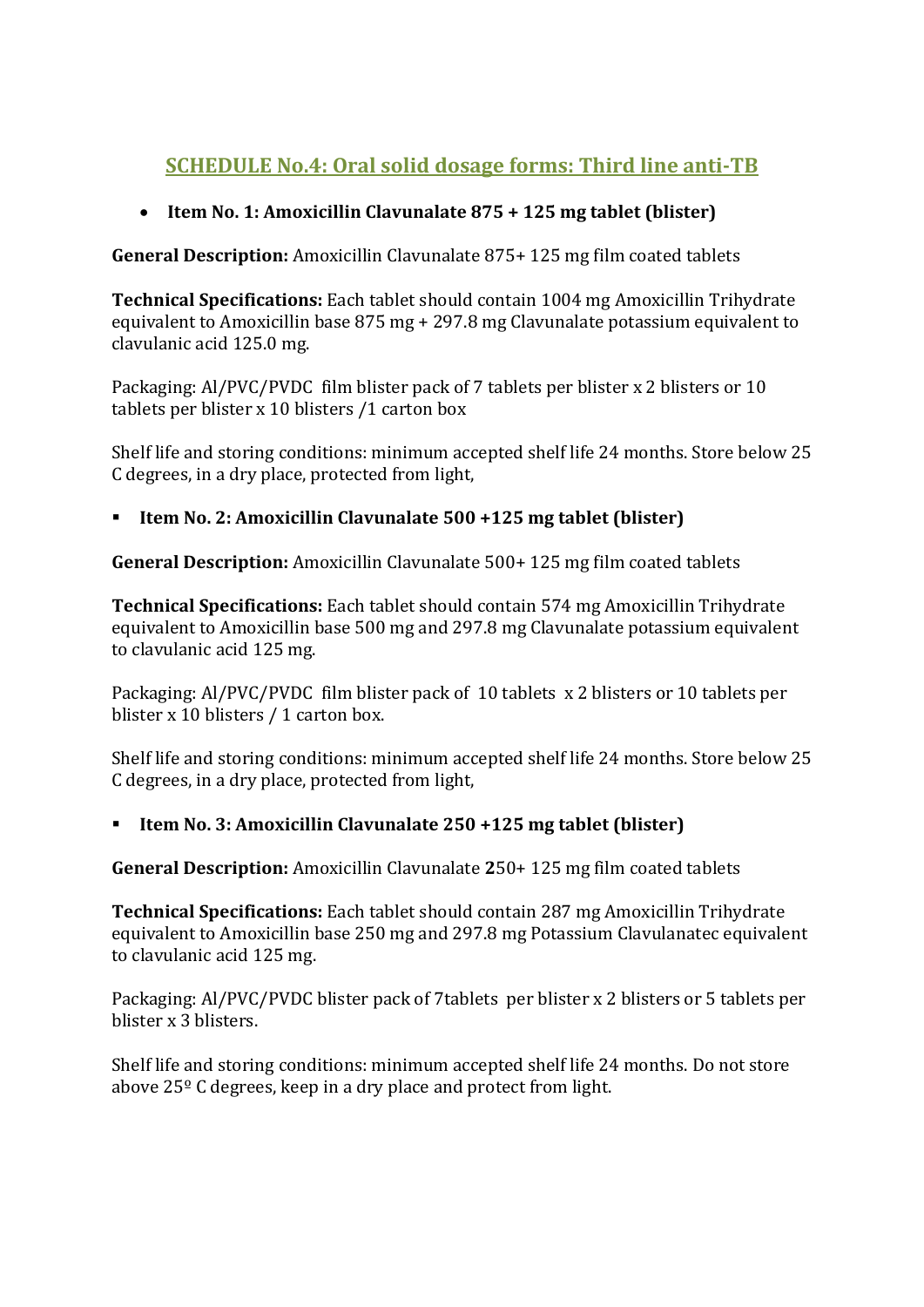## **Item No. 4: Amoxicillin Clavunalate 250+ 62.5 mg powder for oral suspension**

**Technical Specifications:** 250 mg/62.5 per 5 ml powder for oral suspension. White to off-white powder for reconstitution with water. Each 5 ml of reconstituted suspension contains 287 mg Amoxicillin Trihydrate equivalent to 250 mg of amoxicillin base and 74.40 mg potassium clavunalate equivalent to 62.5 mg of clavulanic acid.

Packaging**:** Glass bottles with aluminium screw caps or a ROPP, internally lacquered closure, containing a Polymer (PVC) liner, containing powder for reconstitution to 100ml.

**Shelf life and storing conditions:** minimum accepted shelf life 24 months. Do not store above 25º C degrees; store in original container to protect from moisture.

#### **Item No. 5: Amoxicillin Clavunalate 125+31.25 mg powder for oral suspension**

**Technical Specifications:** 125 mg/31.25 per 5 ml powder for oral suspension. White to off-white powder for reconstitution with water. Each 5 ml of reconstituted suspension contains Amoxicillin Trihydrate equivalent to 125 mg of amoxicillin base and 37.20 mg potassium clavunalate equivalent to 31.25 mg of clavulanic acid.

Packaging**:** Glass bottles with aluminium screw caps or a ROPP, internally lacquered closure, containing a Polymer (PVC) liner, containing powder for reconstitution to 100ml.

Shelf life and storing conditions**:** minimum accepted shelf life 24 months. Do not store above 25º C degrees; store in original container to protect from moisture. Reconstituted suspension to store between 2<sup>o</sup> and 8<sup>o</sup>C for 7 days. Do not freeze.

## **Item No. 6: Clarithromycin 250 mg tablet (blister)**

**General Description:** Clarithromycin 250 mg film-coated tablets

**Technical Specifications:** Each tablet should contained clarithromycin 500 mg

**Packaging**: Al/PVC/PVDC film blister pack of 7 tablets per blister x 2 blisters or 10 tablets per blister x 2 blisters /1 carton box

Shelf life and storing conditions: minimum accepted shelf life 24 months. Store below 25 C degrees, in a dry place, protected from light.

## **Item No. 7: Clarithromycin 500 mg tablet (blister)**

**General Description:** Clarithromycin 500 film-coated tablets

**Technical Specifications:** Each tablet should contained clarithromycin 500 mg